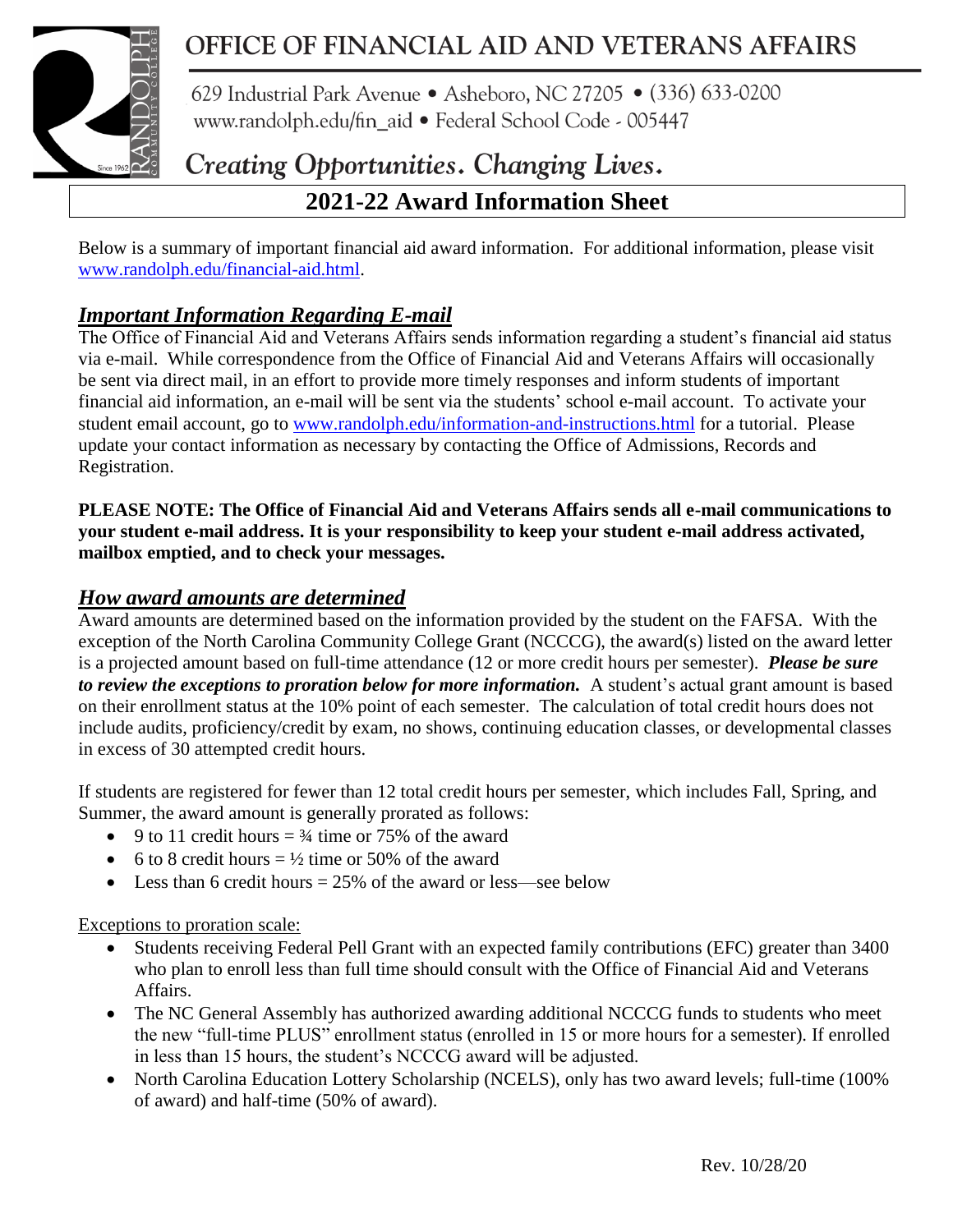• North Carolina Community College Grant (NCCCG) and North Carolina Education Lottery Scholarship (NCELS) prorate, but require at least half-time enrollment.

#### *How payments are made toward tuition/fees, books and supplies*

All student award packages are electronically applied to their student account and, if applicable, each student receives a net disbursement check. A student's tuition/fees will be charged automatically against their awarded funds. Students may purchase their books and supplies from the RCC Campus Store using their remaining awarded funds up to ten days prior to classes beginning each term. A student choosing to do so will be able to identify the books and supplies they need and then access their award funds through the college's linked computer system. Please contact the RCC Campus Store or Office of Financial Aid and Veterans Affairs for specific dates and times. If a student's financial aid award is not enough to cover their tuition/fees, they are responsible for paying the difference by the tuition payment due date.

#### *How remaining funds are disbursed*

If a student is eligible to receive any remaining funds after all charges for tuition/fees and books/supplies are deducted, they will be issued a net disbursement check based on a disbursement schedule. This schedule is available each semester in the Office of Financial Aid and Veterans Affairs and also posted on the "FAO Announcements" section of the office website at [www.randolph.edu/financial-aid.html.](http://www.randolph.edu/financial-aid.html)

#### *Financial Literacy*

Financial literacy is defined as the ability to understand money and how to manage it so that a person can make informed financial decisions. Randolph Community College recommends all students, not just those applying for financial assistance, to complete the College Foundation of North Carolina's "Financial Basics for High School and Beyond" online course. The course is free and will help students gain financial knowledge that can change their lives. Students can access this course by going to [https://basics.financialliteracy101.org/.](https://basics.financialliteracy101.org/)

#### *Additional Information*

**Late Start Classes:** If a student registers for classes that have a later start date during the term than the first day of the term (i.e. Fall semester begins 8/15, class starts 10/11), award funds will not be available for those classes until the student's class attendance/participation has been confirmed for those classes. Therefore, if the student is not attending classes full-time, for example, at the beginning of the term, but will be once the late start class begins, their award will be prorated to match class attendance/participation at the beginning of the term and then increased to full-time once their class attendance/participation has been confirmed for the class.

**Satisfactory Academic Progress Policy for Financial Aid:** All financial aid recipients are required to meet satisfactory academic progress (SAP) according to Federal regulations and policies set by Randolph Community College (RCC). The intent of these policies is to ensure that students who are receiving financial aid are making measurable progress toward completion of an approved degree, diploma, or certificate program in a reasonable period of time and within a reasonable number of credit hours attempted in their program of study. For additional information regarding this policy please visit [www.randolph.edu/financial-aid/satisfactory-academic-progress.html.](http://www.randolph.edu/financial-aid/satisfactory-academic-progress.html)

**Drops/Withdrawals:** If a student withdraws, drops, or ceases attendance in all of their classes prior to completing 60% of the semester, they will in most instances be required to return funds to the college and/or the U.S. Department of Education. If there are questions about dropping/withdrawing from any course(s), students should contact the Office of Financial Aid and Veterans Affairs. If a student registers for classes at RCC and does not plan to attend, it is their responsibility to drop the classes prior to the date classes begin.